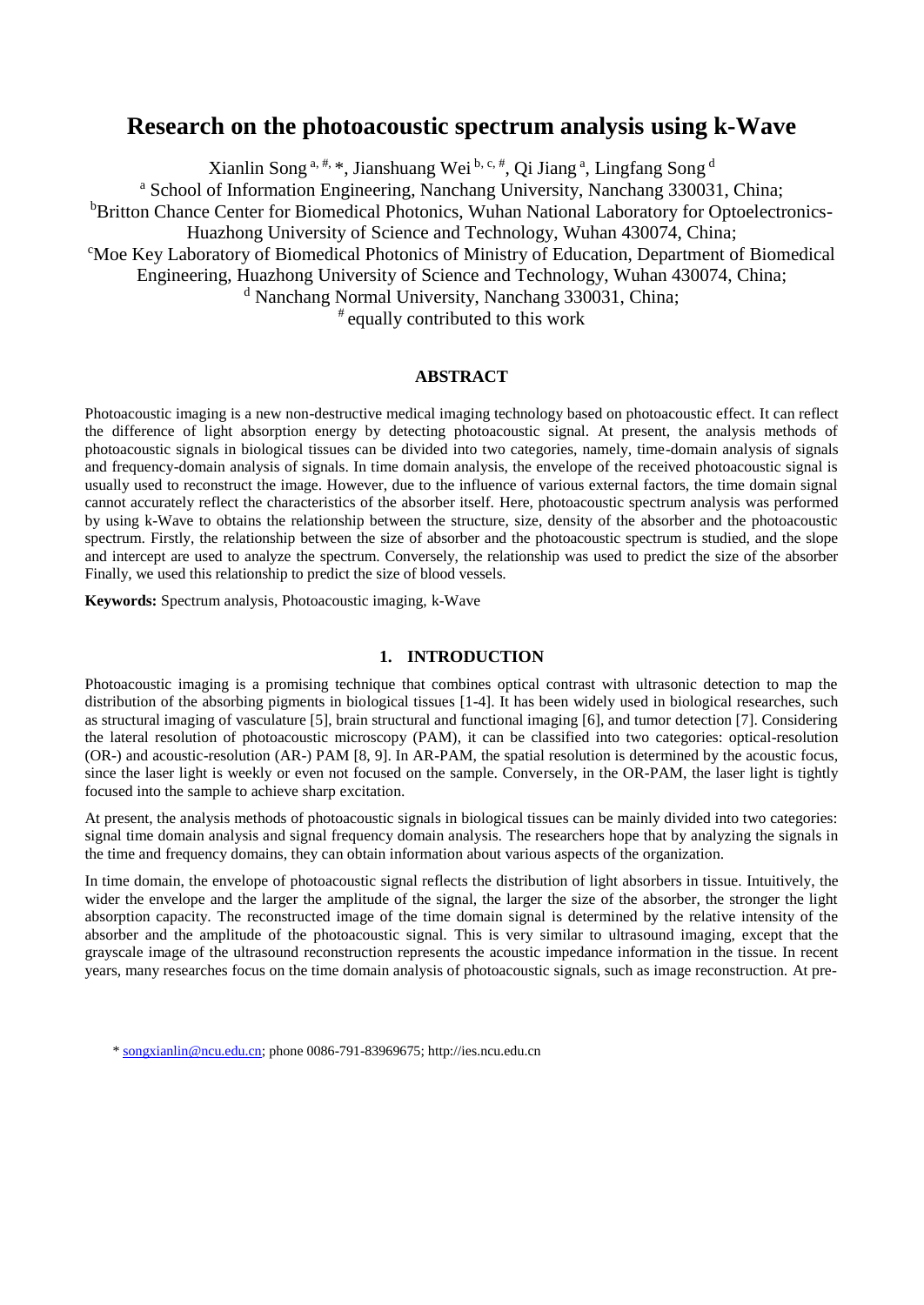sent, many algorithms have been proposed at home and abroad. One of the earliest algorithms was the Radon transform. Typically, the signal is measured by cyclic scanning. When the object to be measured is in the scanning area and the size of the object to be measured is small relative to the scanning orbit, the reconstruction formula can be approximate to the linear Radon transform method in CT imaging. Subsequently, Kruger group, Liu group and Xu group respectively studied the algorithm [10, 11].In general, however, the reconstructed absorber needs to be near the center of the scanned orbit. In 2002, Xu et al. developed an algorithm for backprojection in the time domain and obtained an analytical expression in the case of spherical scanning [12]. Based on this algorithm, nondestructive imaging of the structure and function of the mouse brain was performed in 2003.Then, on this basis, they also developed a more general reconstruction algorithm, which has been widely used [13, 14].Of course, there are also many other algorithms, such as image reconstruction by solving matrix equations [15].The starting point of the above method is from the time domain analysis of the signal.

In the frequency domain, the larger size of the optical absorber corresponds to a narrower spectrum bandwidth, while the smaller size of the optical absorber corresponds to a wider spectrum bandwidth. The stronger the light absorption effect of a light absorber is, the higher the total energy of its corresponding power spectral density will be. At present, the study of photoacoustic signal in frequency domain can be divided into two aspects. One is to analyze the problem from the perspective of application. Silverman et al. took out the eye tissue and conducted in vitro photoacoustic experiments, and analyzed the high frequency part of the photoacoustic signal of the tissue. The results showed that the medium frequency band and slope of the signal power spectrum would change in the colored iris [16].Kumon et al. conducted frequency domain analysis on prostate cancer in mice and found that there were significant differences in frequency domain signal characteristics (such as intermediate frequency, slope, intercept, etc.) between cancerous and non-cancerous regions [17].On the other hand, it is a theoretical analysis. Kolio, whelan et al. conducted a large number of studies on the photoacoustic spectrum of blood cells [19].They used simulations to simulate what would happen if randomly distributed blood cells were clustered and unclustered. It turns out that when blood cells are in the aggregation state, it corresponds to a narrower spectrum of signals. In general, so far, there are few studies on photoacoustic signals in the frequency domain at home and abroad, and most of them are only qualitative analysis problems, which are far from enough compared with the studies on time domain signals.

As mentioned earlier, for time domain analysis, the envelope of the received photoacoustic signal is usually used to reconstruct the image. However, the time-domain signal is affected by various external factors, such as the excitation of the light source, the response of the sensor, and the transfer function of the measurement system. These factors are external factors, which leads to the reconstruction image can only qualitatively reflect the relative intensity of the absorber, but not quantitatively reflect the properties of the absorber itself. That is to say, for the same sample, the results obtained by different instruments or even different operators of the same instrument cannot be compared quantitatively. So we want to have a method of measurement that is independent of the instrument and the operator. If this can be done, it will provide great convenience for the diagnosis of the disease.

In this paper, we developed a photoacoustic spectrum analysis platform using k-Wave to obtains the relationship between the structure, size, density of the absorber and the photoacoustic spectrum. And, conversely, we used the relationship to predict the structural characteristics of the absorber.

# **2. METHOD**

## **2.1 Configuration Environment**

The k-Wave simulation toolbox can analyze photoacoustic signals in the time domain [16]. We use k-Wave: MATLAB toolbox for the simulation of Bessel-beam photoacoustic microscopy. The simulated environment was created in three dimension with 200 x 200 x 200 voxels (each voxel size is 0.5 μm), as shown in Figure 1, and contains a perfectly matched boundary layer (PML) to satisfy the boundary conditions for the forward process. The surrounding medium is water with a sound velocity of 1.5 km/s and a density of 1000 kg/m3. All simulations assume that an acoustically homogeneous medium was considered with no absorption or dispersion of sound.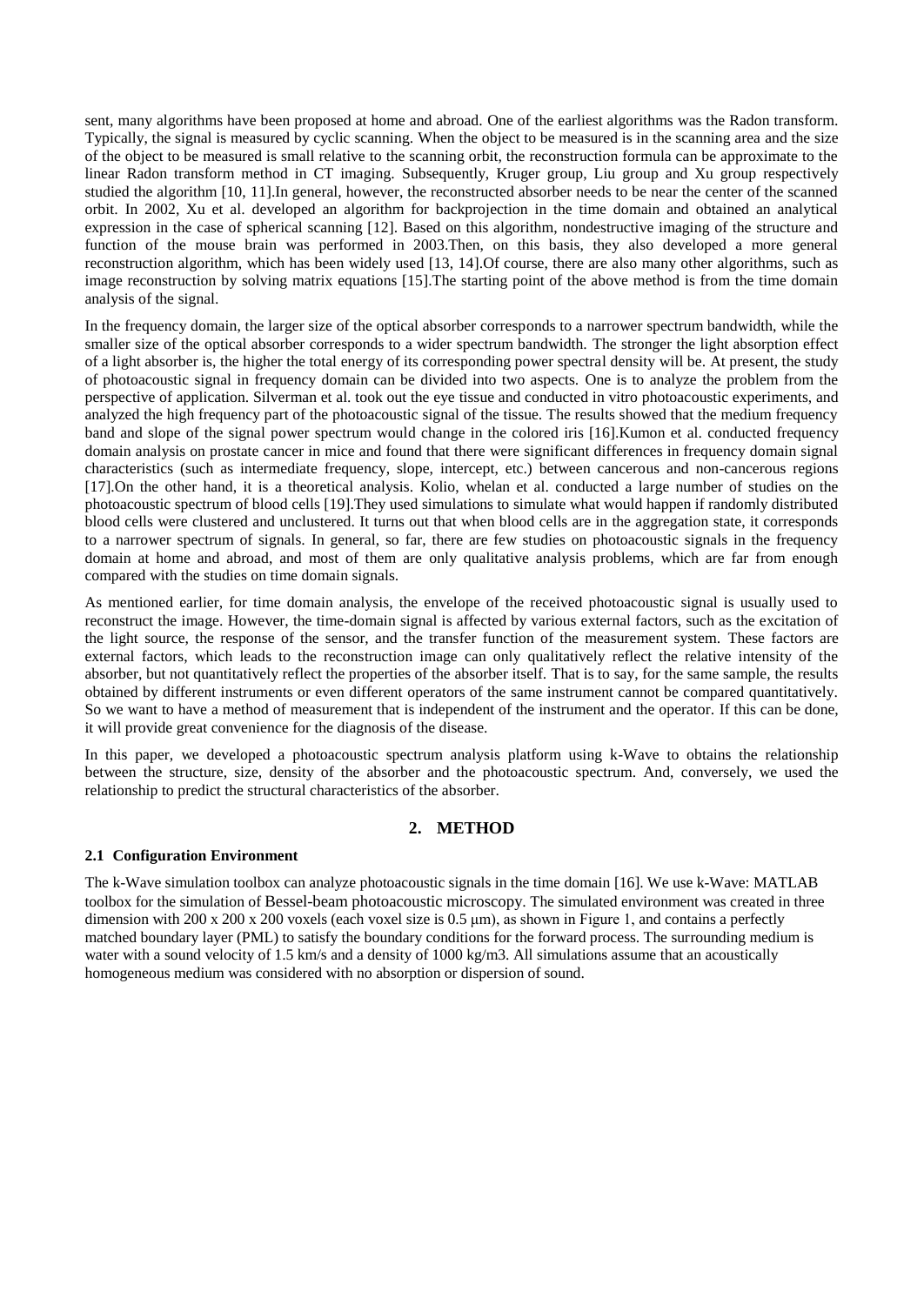

Figure 1. A phase diagram that produces double annular beams. The prism phase in the double annular slits deflects the beam from the optical axis.

In our simulation, the parameters of the simulated system were chosen to match those of the practical setup as closely as possible, the center frequency of the ultrasonic transducer is set to 50 MHz and the bandwidth is 80%. The threedimensional imaging data can be obtained by carried out two-dimensional raster scan.

#### **2.2 Deconvolution eliminates ultrasonic probe bandwidth limitations**

In order to ensure that the obtained signal is the original signal, the photoacoustic signal is deconvolution processed. Deconvolution is a basic problem in signal processing, which is widely used in channel equalization, image restoration, speech recognition, seismic nondestructive flaw detection and other fields.In general, the purpose of deconvolution is to find a solution to the convolution equation of a form:

$$
f * h = g \tag{1}
$$

Where  $*$  represents the convolution operation.  $h$  is the system response function,  $f$  is some signals we want to recover, but before we record, it has been convolved with some other signals, if we know  $g$ , then we can perform deterministic deconvolution.



Figure 2. Signal spectrum before (a) and after (b) deconvolution.

Therefore, in the actual photoacoustic image, the degradation of photoacoustic images can be divided into two reasons. One is due to the existence of noise in the observation process, which leads to the change of signal-to-noise ratio, so that the quality of the reconstructed image becomes low. Another reason is that the signal used for image reconstruction is obtained by the convolution of the impulse response of the system and the ultrasonic signal generated by the absorber Therefore, it is necessary to eliminate the influence of noise and system impulse response in the process of photoacoustic imaging. Figure 2 shows the signal spectrum diagram of a ball with a radius of 10 µm before (Figure 2 (a)) and after (Figure 2 (b)) deconvolution, so that the changes before and after deconvolution can be clearly compared.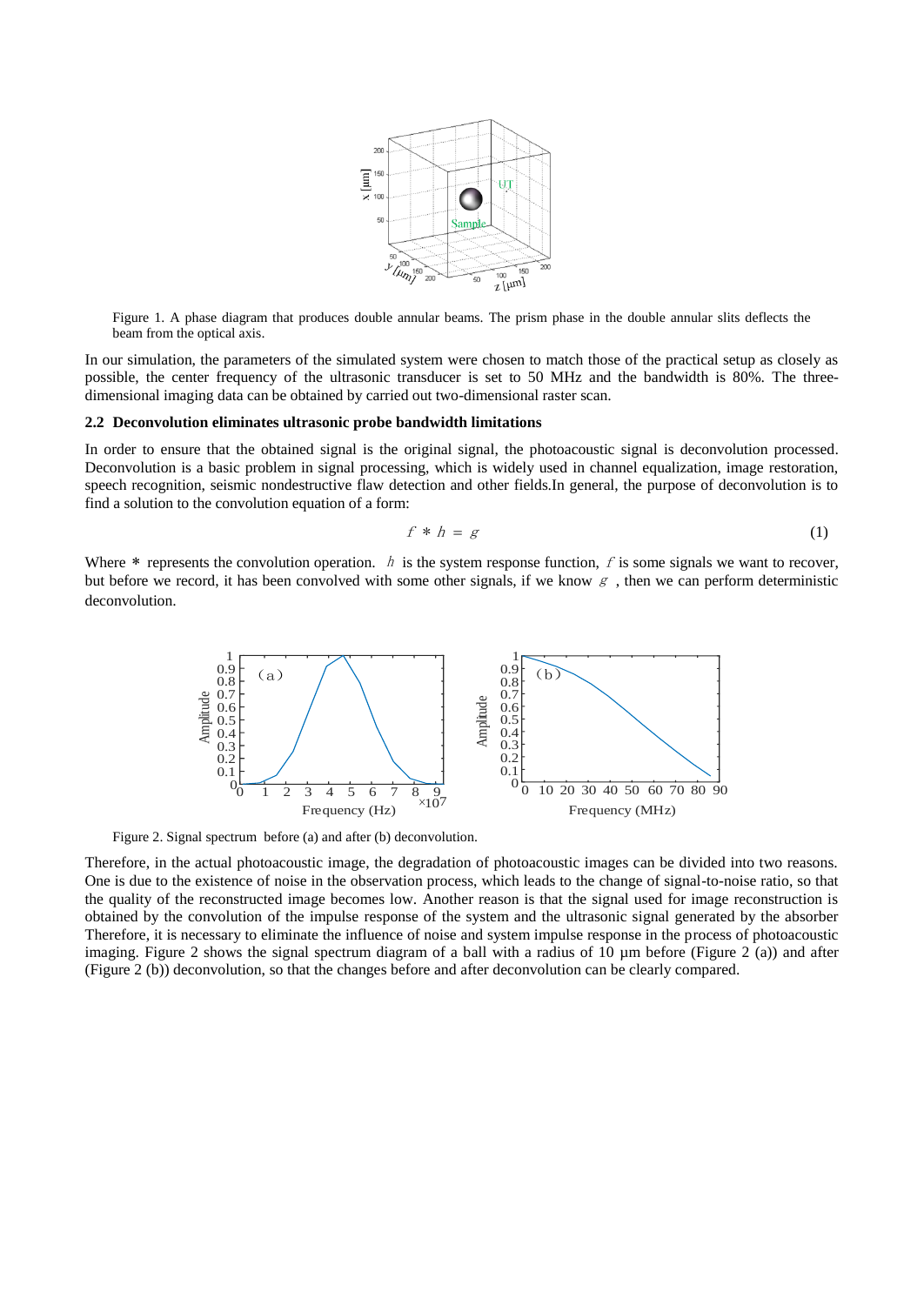#### **3. RESULTS**





Figure 3. The relationship between photoacoustic signal spectrum and size.

Figure 3 is an experiment on the relationship between photoacoustic signal spectrum and size. A total of five small ball were taken in the simulation. They are small balls with radii of 2.5  $\mu$ m, 5  $\mu$ m, 10  $\mu$ m, 20  $\mu$ m and 40  $\mu$ m, as shown in Figure 3 (a). Figure 3 (b) is photoacoustic signal of the ball with a radius of 10 µm. The full width at half maximum (FWHM) of the signal envelope (Hilbert transform) is 28.7 ns. Figure 3 (c) is the photoacoustic spectrum corresponding to the photoacoustic signal, which reflects the bandwidth (pass frequency range) of the system. It can be seen that the pass frequency range of the system is 0-100 MHz and the bandwidth is 32 MHz.



Figure 4. Spectrum diagram.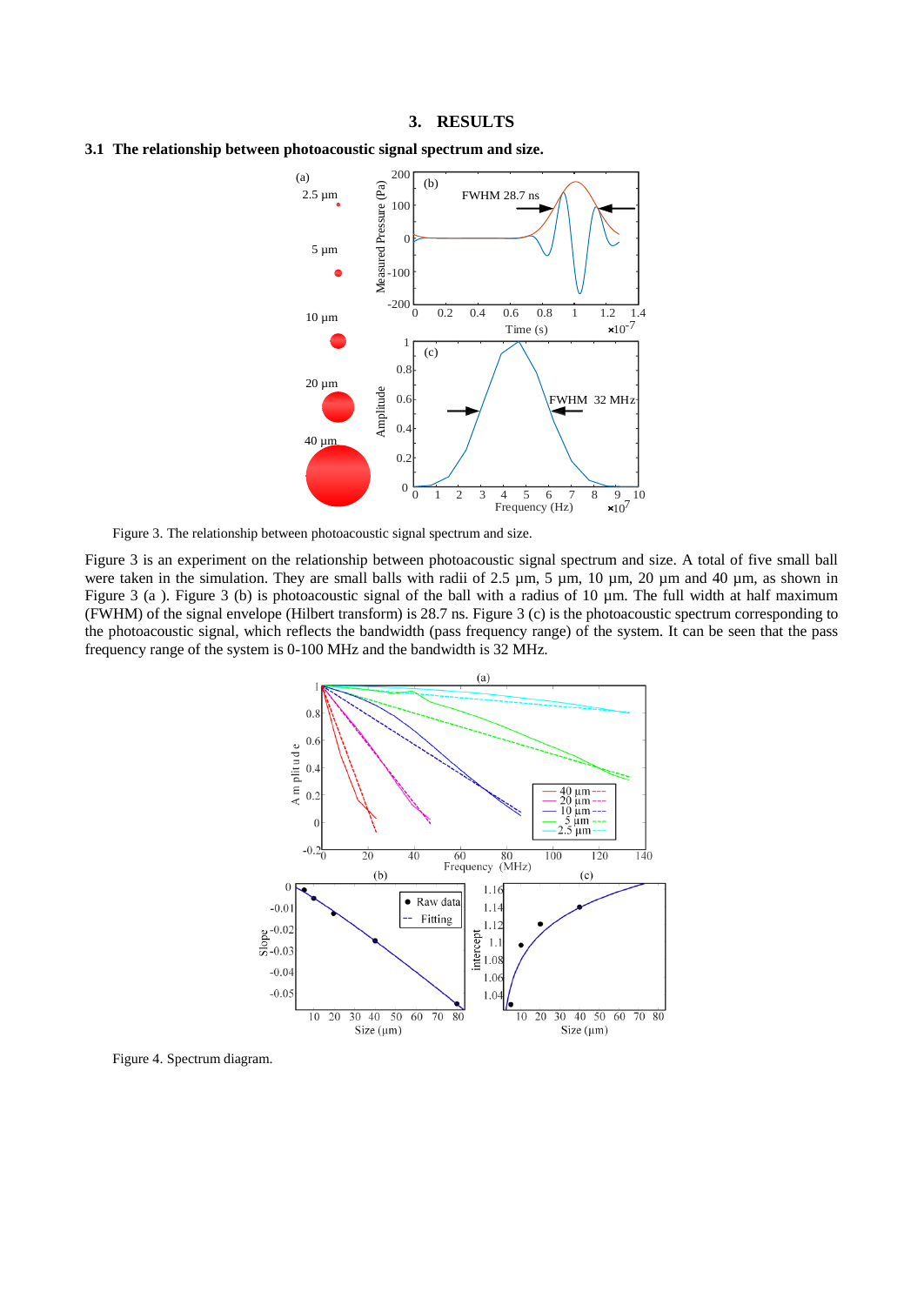After recording the simulated photoacoustic spectrum curve of the five small balls, the curve is fitted, as shown in Figure 4(a). Draw a curve with the size as the abscissa and the slope and intercept as the ordinate to obtain the relationship between the frequency spectrum and the size, as shown in Figure 4(b) and Figure 4(c). It can be concluded that:

(1) The larger the size of the absorber, the more concentrated the signal spectrum is in the low-frequency region, the less high-frequency information, and the smaller the slope of the photoacoustic signal spectrum curve;

(2) The intercept and slope characteristics are opposite, as the size of the photoacoustic absorber increases, the intercept of the spectrum curve of the photoacoustic signal also increases.

Finally, 10 small balls were taken around 5 µm, 10 µm, and 20 µm, namely 1-10 µm, 6-15 µm, and 16-25 µm. Take the slope and intercept of the spectrum curve of the photoacoustic signal of these 30 small-size balls, divide them into three groups of data, each group of data includes 10 points, and use the k-means clustering algorithm for analysis. Obtain the slope and intercept of the three center points (the five-pointed star in the figure), as shown in Figure 5. And the data of these three center points (slope and intercept) are substituted into the relationship between the size and the frequency spectrum obtained. The predicted sizes are (16.075 µm, 16.139 µm), (10.02 µm, 10.114 µm) and (4.927 µm, 5.057 µm). The predicted size is basically consistent with the actual size, which also verifies the reliability of the conclusion.



Figure 5. Cluster analysis graph.

## **4. CONCLUSION**

In summary, we carried out photoacoustic spectrum analysis using k-Wave to obtains the relationship between the structure, size, density of the absorber and the photoacoustic spectrum. Firstly, the relationship between the size of absorber and the photoacoustic spectrum is studied, and the slope and intercept are used to analyze the spectrum. Conversely, the relationship was used to predict the size of the absorber. And the results show that the photoacoustic spectrum can effectively predict the size of the absorber. Finally, we used this relationship to predict the size of blood vessels, and the results demonstrate the effectiveness of our method.

### **REFERENCES**

- [1] Wang, L. V., and Hu, S., "Photoacoustic Tomography: In Vivo Imaging from Organelles to Organs," Science, 335, 1458-1462 (2012).
- [2] Wang, L. V., Wang, X., Ku, G. and Stoica, G., "High-resolution functional photoacoustic Tomography," IEEE International Symposium on Biomedical Imaging from Nano to Macro, 1, 1479-1481 (2004).
- [3] Yao, J. and Wang, L. V., "Photoacoustic tomography: fundamentals, advances and prospects," Contrast Media Mol. Imaging, 6, 332–345 (2011).